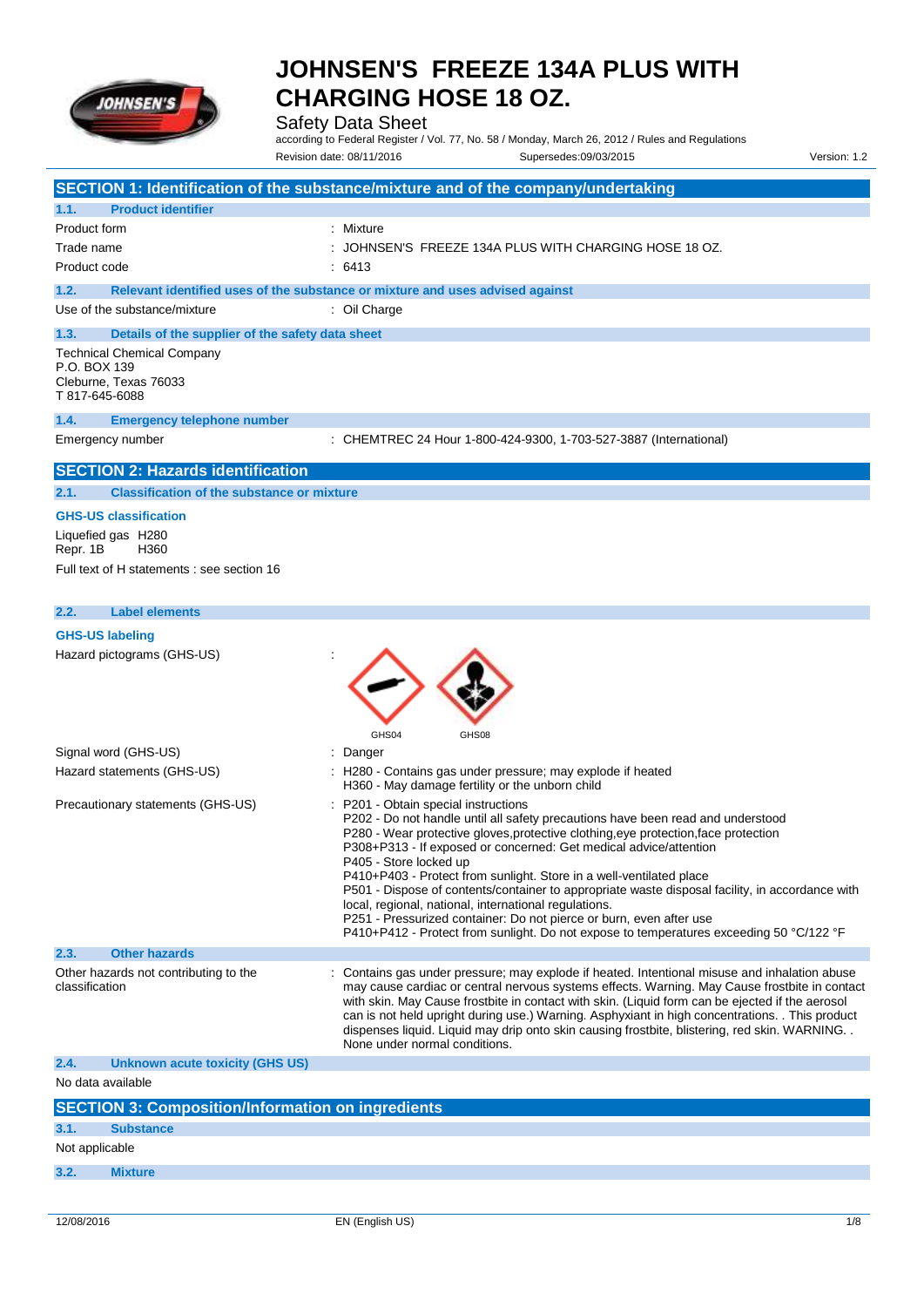### Safety Data Sheet

according to Federal Register / Vol. 77, No. 58 / Monday, March 26, 2012 / Rules and Regulations

| <b>Name</b>                   | <b>Product identifier</b> | $\frac{9}{6}$ | <b>GHS-US classification</b>                                       |
|-------------------------------|---------------------------|---------------|--------------------------------------------------------------------|
| 1.1.1.2-Tetrafluoroethane     | (CAS No) 811-97-2         | 85 - 95       | Liquefied gas, H280                                                |
| Polvol Ester                  | (CAS No) Proprietary      | $10 - 30$     | Not classified                                                     |
| Ester                         | (CAS No) Proprietary      | $1 - 5$       | Not classified                                                     |
| Proprietary Inhibitor Package | (CAS No) Proprietary      | $\hat{~}$     | Not classified                                                     |
| Benzyl Butyl Phthalate        | (CAS No) 85-68-7          | $\leq$ $\leq$ | Repr. 1B, H360<br>Aquatic Acute 1, H400<br>Aquatic Chronic 1, H410 |

#### The exact percentage is a trade secret.

| <b>SECTION 4: First aid measures</b>                                               |                                                                                                                                                                                                                                                                                                                                                                                                                                                                                                                                                                                                                                                                                                                  |  |  |  |
|------------------------------------------------------------------------------------|------------------------------------------------------------------------------------------------------------------------------------------------------------------------------------------------------------------------------------------------------------------------------------------------------------------------------------------------------------------------------------------------------------------------------------------------------------------------------------------------------------------------------------------------------------------------------------------------------------------------------------------------------------------------------------------------------------------|--|--|--|
| <b>Description of first aid measures</b><br>4.1.                                   |                                                                                                                                                                                                                                                                                                                                                                                                                                                                                                                                                                                                                                                                                                                  |  |  |  |
| First-aid measures general                                                         | Check the vital functions. Unconscious: maintain adequate airway and respiration. Respiratory<br>arrest: artificial respiration or oxygen. Cardiac arrest: perform resuscitation. Victim conscious<br>with laboured breathing: half-seated. Victim in shock: on his back with legs slightly raised.<br>Vomiting: prevent asphyxia/aspiration pneumonia. Prevent cooling by covering the victim (no<br>warming up). Keep watching the victim. Give psychological aid. Keep the victim calm, avoid<br>physical strain. Depending on the victim's condition: doctor/hospital. Never give anything by<br>mouth to an unconscious person. If you feel unwell, seek medical advice (show the label where<br>possible). |  |  |  |
| First-aid measures after inhalation                                                | Remove the victim into fresh air. Respiratory problems: consult a doctor/medical service. Allow<br>victim to breathe fresh air. Allow the victim to rest.                                                                                                                                                                                                                                                                                                                                                                                                                                                                                                                                                        |  |  |  |
| First-aid measures after skin contact                                              | Rinse with water. Take victim to a doctor if irritation persists. In case of frostbites: Wash<br>immediately with lots of water (15 minutes)/shower. Do not apply (chemical) neutralizing<br>agents. Remove clothing while washing. Do not remove clothing if it sticks to the skin. Cover<br>wounds with sterile bandage. Consult a doctor/medical service. If burned surface > 10%: take<br>victim to hospital. Remove affected clothing and wash all exposed skin area with mild soap and<br>water, followed by warm water rinse. Thaw frosted parts with lukewarm water. Do not rub<br>affected area. Get immediate medical advice/attention.                                                                |  |  |  |
| First-aid measures after eye contact                                               | Rinse immediately with plenty of water for 15 minutes. Do not apply neutralizing agents. Take<br>victim to an ophthalmologist. Rinse immediately with plenty of water. Obtain medical attention if<br>pain, blinking or redness persist.                                                                                                                                                                                                                                                                                                                                                                                                                                                                         |  |  |  |
| First-aid measures after ingestion                                                 | Not applicable. Rinse mouth. Do NOT induce vomiting. Obtain emergency medical attention.                                                                                                                                                                                                                                                                                                                                                                                                                                                                                                                                                                                                                         |  |  |  |
| 4.2.<br>Most important symptoms and effects, both acute and delayed                |                                                                                                                                                                                                                                                                                                                                                                                                                                                                                                                                                                                                                                                                                                                  |  |  |  |
| Symptoms/injuries                                                                  | May damage fertility or the unborn child.                                                                                                                                                                                                                                                                                                                                                                                                                                                                                                                                                                                                                                                                        |  |  |  |
| Symptoms/injuries after inhalation                                                 | Coughing. Irritation of the respiratory tract. May cause an allergic skin reaction. May cause<br>allergy or asthma symptoms or breathing difficulties if inhaled. Rapid respiration. Slight<br>irritation.                                                                                                                                                                                                                                                                                                                                                                                                                                                                                                       |  |  |  |
| Symptoms/injuries after skin contact                                               | Causes skin irritation. Blisters. May cause moderate irritation. Red skin.                                                                                                                                                                                                                                                                                                                                                                                                                                                                                                                                                                                                                                       |  |  |  |
| Symptoms/injuries after eye contact                                                | Causes eye irritation. Irritation of the eye tissue. Inflammation/damage of the eye tissue.<br>Redness of the eye tissue.                                                                                                                                                                                                                                                                                                                                                                                                                                                                                                                                                                                        |  |  |  |
| Symptoms/injuries after ingestion                                                  | : May be harmful if swallowed and enters airways. May be fatal if swallowed and enters airways.                                                                                                                                                                                                                                                                                                                                                                                                                                                                                                                                                                                                                  |  |  |  |
| 4.3.<br>Indication of any immediate medical attention and special treatment needed |                                                                                                                                                                                                                                                                                                                                                                                                                                                                                                                                                                                                                                                                                                                  |  |  |  |
| No additional information available                                                |                                                                                                                                                                                                                                                                                                                                                                                                                                                                                                                                                                                                                                                                                                                  |  |  |  |
| <b>SECTION 5: Firefighting measures</b>                                            |                                                                                                                                                                                                                                                                                                                                                                                                                                                                                                                                                                                                                                                                                                                  |  |  |  |
| <b>Extinguishing media</b><br>5.1.                                                 |                                                                                                                                                                                                                                                                                                                                                                                                                                                                                                                                                                                                                                                                                                                  |  |  |  |
| Suitable extinguishing media                                                       | : Foam. Dry powder. Carbon dioxide. Water spray. Sand.                                                                                                                                                                                                                                                                                                                                                                                                                                                                                                                                                                                                                                                           |  |  |  |
| Unsuitable extinguishing media                                                     | Do not use a heavy water stream.                                                                                                                                                                                                                                                                                                                                                                                                                                                                                                                                                                                                                                                                                 |  |  |  |
| 5.2.<br>Special hazards arising from the substance or mixture                      |                                                                                                                                                                                                                                                                                                                                                                                                                                                                                                                                                                                                                                                                                                                  |  |  |  |
| No additional information available                                                |                                                                                                                                                                                                                                                                                                                                                                                                                                                                                                                                                                                                                                                                                                                  |  |  |  |
| 5.3.<br><b>Advice for firefighters</b>                                             |                                                                                                                                                                                                                                                                                                                                                                                                                                                                                                                                                                                                                                                                                                                  |  |  |  |
| Firefighting instructions                                                          | : Use water spray or fog for cooling exposed containers. Exercise caution when fighting any<br>chemical fire. Prevent fire-fighting water from entering environment.                                                                                                                                                                                                                                                                                                                                                                                                                                                                                                                                             |  |  |  |
| Protection during firefighting                                                     | Do not enter fire area without proper protective equipment, including respiratory protection.                                                                                                                                                                                                                                                                                                                                                                                                                                                                                                                                                                                                                    |  |  |  |
| Other information                                                                  | NFPA Aerosol Level 1.                                                                                                                                                                                                                                                                                                                                                                                                                                                                                                                                                                                                                                                                                            |  |  |  |
| <b>SECTION 6: Accidental release measures</b>                                      |                                                                                                                                                                                                                                                                                                                                                                                                                                                                                                                                                                                                                                                                                                                  |  |  |  |
| Personal precautions, protective equipment and emergency procedures<br>6.1.        |                                                                                                                                                                                                                                                                                                                                                                                                                                                                                                                                                                                                                                                                                                                  |  |  |  |
| General measures                                                                   | : Remove ignition sources.                                                                                                                                                                                                                                                                                                                                                                                                                                                                                                                                                                                                                                                                                       |  |  |  |
| 6.1.1.<br>For non-emergency personnel                                              |                                                                                                                                                                                                                                                                                                                                                                                                                                                                                                                                                                                                                                                                                                                  |  |  |  |
|                                                                                    | Protective equipment<br>Gloves. Safety glasses.                                                                                                                                                                                                                                                                                                                                                                                                                                                                                                                                                                                                                                                                  |  |  |  |
| <b>Emergency procedures</b>                                                        | Evacuate unnecessary personnel.                                                                                                                                                                                                                                                                                                                                                                                                                                                                                                                                                                                                                                                                                  |  |  |  |
|                                                                                    |                                                                                                                                                                                                                                                                                                                                                                                                                                                                                                                                                                                                                                                                                                                  |  |  |  |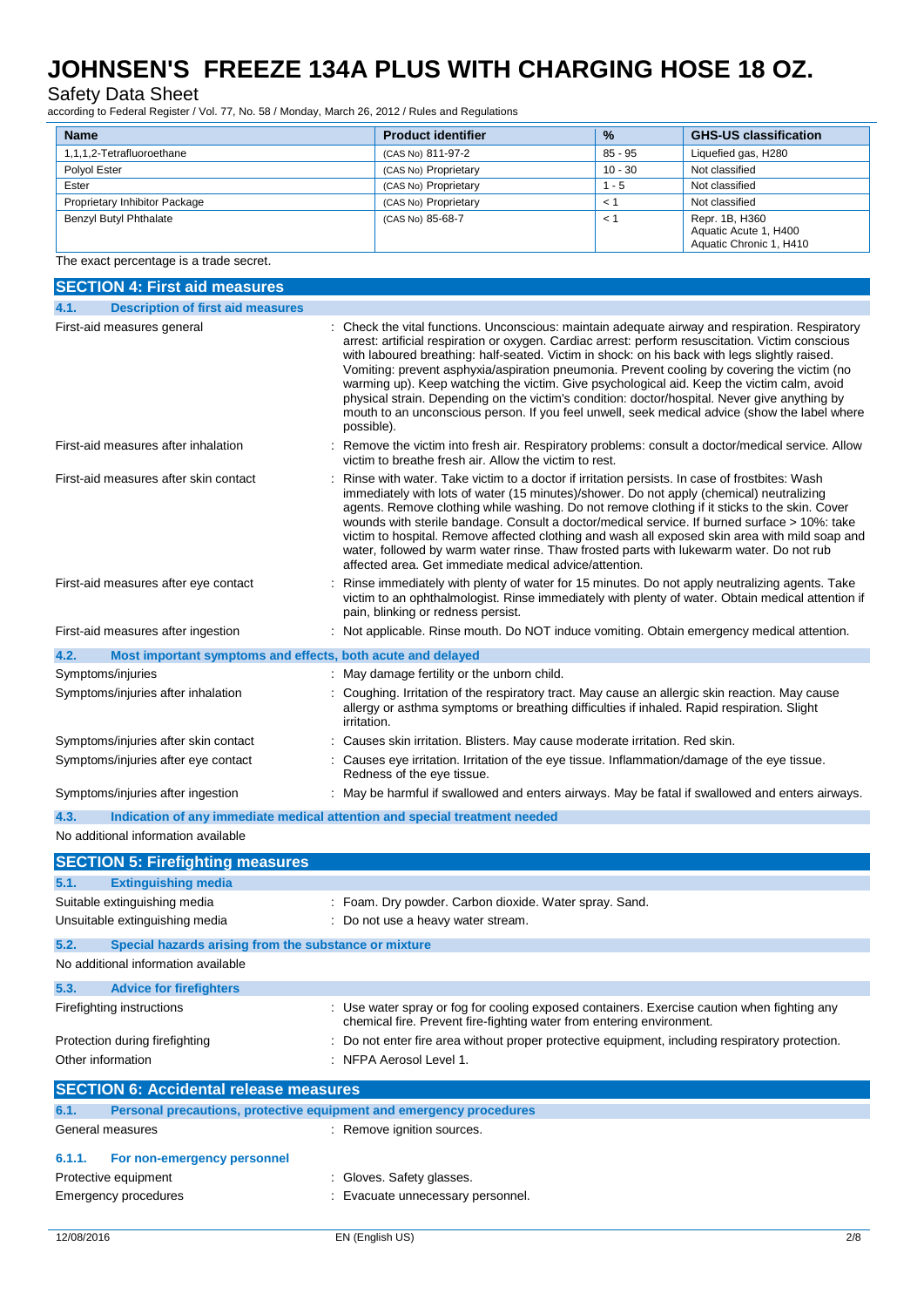Safety Data Sheet

according to Federal Register / Vol. 77, No. 58 / Monday, March 26, 2012 / Rules and Regulations

| colulling to Federal Register / Vol. 77, NO. 30 / Monday, March 20, 2012 / Rules and Regulations |                                                                                                                                                                                                                                                                                                                                                                                                                          |  |  |
|--------------------------------------------------------------------------------------------------|--------------------------------------------------------------------------------------------------------------------------------------------------------------------------------------------------------------------------------------------------------------------------------------------------------------------------------------------------------------------------------------------------------------------------|--|--|
| 6.1.2.<br>For emergency responders                                                               |                                                                                                                                                                                                                                                                                                                                                                                                                          |  |  |
| Protective equipment                                                                             | Equip cleanup crew with proper protection.                                                                                                                                                                                                                                                                                                                                                                               |  |  |
| <b>Emergency procedures</b>                                                                      | : Ventilate area.                                                                                                                                                                                                                                                                                                                                                                                                        |  |  |
| 6.2.<br><b>Environmental precautions</b>                                                         |                                                                                                                                                                                                                                                                                                                                                                                                                          |  |  |
|                                                                                                  | Prevent entry to sewers and public waters. Notify authorities if liquid enters sewers or public waters.                                                                                                                                                                                                                                                                                                                  |  |  |
| 6.3.<br>Methods and material for containment and cleaning up                                     |                                                                                                                                                                                                                                                                                                                                                                                                                          |  |  |
| For containment                                                                                  | Dam up the liquid spill. Contain released substance, pump into suitable containers. Plug the<br>leak, cut off the supply.                                                                                                                                                                                                                                                                                                |  |  |
| Methods for cleaning up                                                                          | : Store away from other materials.                                                                                                                                                                                                                                                                                                                                                                                       |  |  |
| 6.4.<br><b>Reference to other sections</b>                                                       |                                                                                                                                                                                                                                                                                                                                                                                                                          |  |  |
| See Heading 8. Exposure controls and personal protection.                                        |                                                                                                                                                                                                                                                                                                                                                                                                                          |  |  |
| <b>SECTION 7: Handling and storage</b>                                                           |                                                                                                                                                                                                                                                                                                                                                                                                                          |  |  |
| <b>Precautions for safe handling</b><br>7.1.                                                     |                                                                                                                                                                                                                                                                                                                                                                                                                          |  |  |
| Additional hazards when processed                                                                | Pressurized container: Do not pierce or burn, even after use.                                                                                                                                                                                                                                                                                                                                                            |  |  |
| Precautions for safe handling                                                                    | Wash hands and other exposed areas with mild soap and water before eating, drinking or<br>smoking and when leaving work. Provide good ventilation in process area to prevent formation<br>of vapor. Do not handle until all safety precautions have been read and understood. Obtain<br>special instructions.                                                                                                            |  |  |
| Hygiene measures                                                                                 | Wash hands and other exposed areas with mild soap and water before eating, drinking or<br>smoking and when leaving work. Do not eat, drink or smoke when using this product. Wash<br>affected areas thoroughly after handling. Wash contaminated clothing before reuse. Always<br>wash hands after handling the product. Remove contaminated clothes. Separate working<br>clothes from town clothes. Launder separately. |  |  |
| 7.2.<br>Conditions for safe storage, including any incompatibilities                             |                                                                                                                                                                                                                                                                                                                                                                                                                          |  |  |
| Technical measures                                                                               | : Proper grounding procedures to avoid static electricity should be followed. Comply with<br>applicable regulations.                                                                                                                                                                                                                                                                                                     |  |  |
| Storage conditions                                                                               | Keep only in the original container in a cool, well ventilated place away from : Keep container<br>closed when not in use.                                                                                                                                                                                                                                                                                               |  |  |
| Incompatible products                                                                            | Strong bases. Strong acids.                                                                                                                                                                                                                                                                                                                                                                                              |  |  |
| Incompatible materials                                                                           | Sources of ignition. Direct sunlight.                                                                                                                                                                                                                                                                                                                                                                                    |  |  |
| Storage area                                                                                     | Store in a well-ventilated place.                                                                                                                                                                                                                                                                                                                                                                                        |  |  |
| 7.3.<br>Specific end use(s)                                                                      |                                                                                                                                                                                                                                                                                                                                                                                                                          |  |  |
| <b>Follow Label Directions.</b>                                                                  |                                                                                                                                                                                                                                                                                                                                                                                                                          |  |  |
| <b>SECTION 8: Exposure controls/personal protection</b>                                          |                                                                                                                                                                                                                                                                                                                                                                                                                          |  |  |

### **8.1. Control parameters**

| 8.2.                          | <b>Exposure controls</b>         |                                                                                    |
|-------------------------------|----------------------------------|------------------------------------------------------------------------------------|
|                               | Appropriate engineering controls | Local exhaust venilation, vent hoods. Ensure good ventilation of the work station. |
| Personal protective equipment |                                  | : Gloves. Safety glasses. Avoid all unnecessary exposure.                          |
|                               |                                  |                                                                                    |

| Materials for protective clothing | neoprene.                                       |
|-----------------------------------|-------------------------------------------------|
| Hand protection                   | Wear protective gloves.<br>÷.                   |
| Eye protection                    | : Chemical goggles or safety glasses.           |
| Skin and body protection          | : Wear suitable protective clothing.            |
| Respiratory protection            | : Wear appropriate mask.                        |
| Consumer exposure controls        | : Avoid contact during pregnancy/while nursing. |
| Other information                 | Do not eat, drink or smoke during use.          |
|                                   |                                                 |

### **SECTION 9: Physical and chemical properties**

| 9.1.           | Information on basic physical and chemical properties |                                         |
|----------------|-------------------------------------------------------|-----------------------------------------|
| Physical state |                                                       | : Gas                                   |
| Appearance     |                                                       | $:$ Liquid.                             |
| Color          |                                                       | $:$ Red.                                |
| Odor           |                                                       | : Characteristic. Petroleum-like odour. |
| Odor threshold |                                                       | : No data available                     |
|                |                                                       |                                         |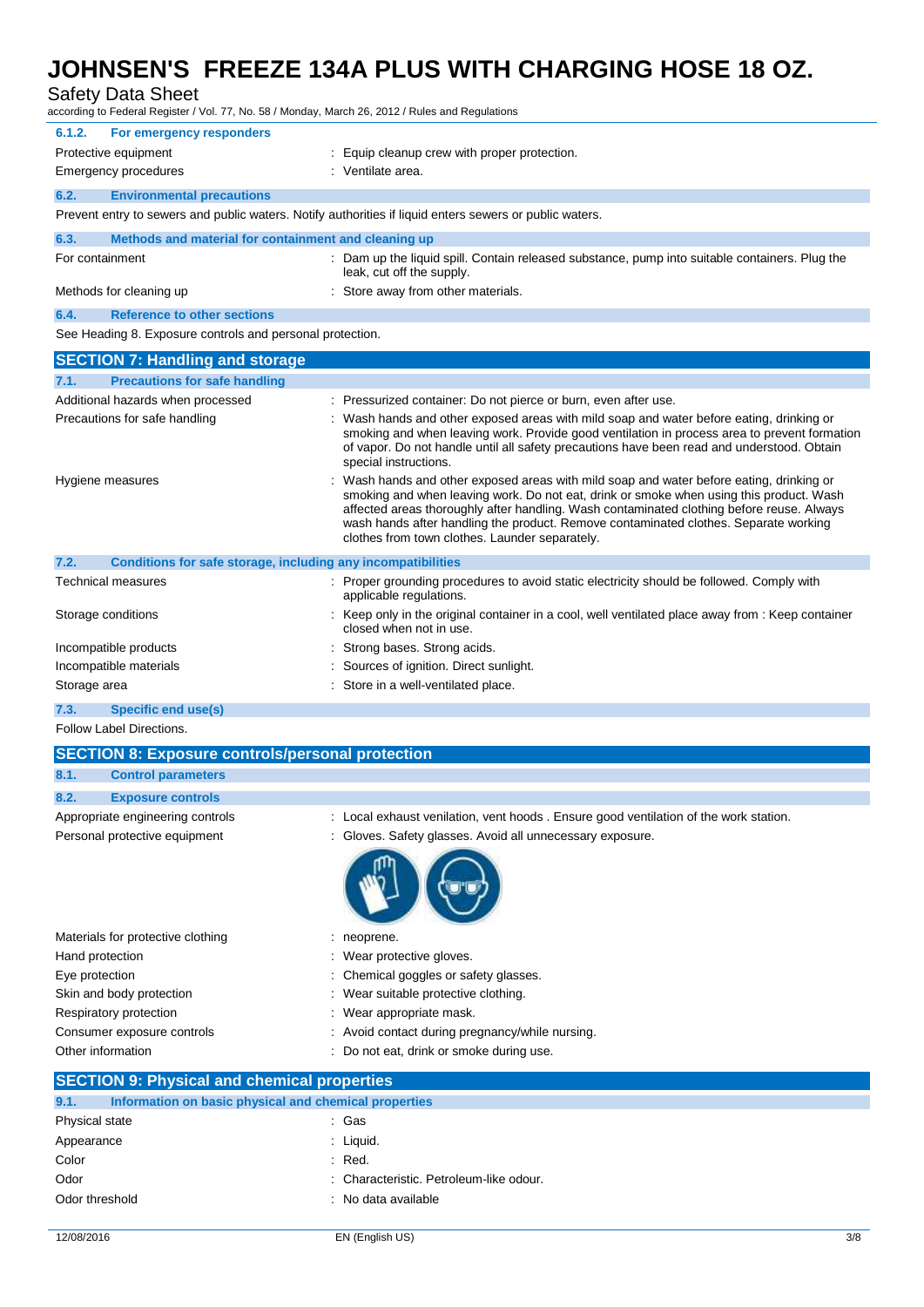### Safety Data Sheet

according to Federal Register / Vol. 77, No. 58 / Monday, March 26, 2012 / Rules and Regulations

| ccording to Federal Register / Vol. 77, No. 58 / Monday, March 26, 2012 / Rules and Regulations    |                                            |
|----------------------------------------------------------------------------------------------------|--------------------------------------------|
| рH                                                                                                 | : No data available                        |
| Relative evaporation rate (butyl acetate=1)                                                        | No data available                          |
| Melting point                                                                                      | No data available                          |
| Freezing point                                                                                     | No data available                          |
| Boiling point                                                                                      | No data available                          |
| Flash point                                                                                        | No data available                          |
| Auto-ignition temperature                                                                          | No data available                          |
| Decomposition temperature                                                                          | No data available                          |
| Flammability (solid, gas)                                                                          | No data available                          |
| Vapor pressure                                                                                     | No data available                          |
| Relative vapor density at 20 °C                                                                    | No data available                          |
| Relative density                                                                                   | 0.965 @ 20 deg F (Liquid)                  |
| Solubility                                                                                         | Insoluble in water.                        |
| Log Pow                                                                                            | No data available                          |
| Log Kow                                                                                            | No data available                          |
| Viscosity, kinematic                                                                               | No data available                          |
| Viscosity, dynamic                                                                                 | No data available                          |
| Explosive properties                                                                               | No data available                          |
| Oxidizing properties                                                                               | No data available                          |
| <b>Explosion limits</b>                                                                            | No data available                          |
| 9.2.<br><b>Other information</b>                                                                   |                                            |
| VOC content                                                                                        | $:$ > 95 % VOC Exempt                      |
| Gas group                                                                                          | : Liquefied gas                            |
| <b>SECTION 10: Stability and reactivity</b>                                                        |                                            |
|                                                                                                    |                                            |
|                                                                                                    |                                            |
| 10.1.<br><b>Reactivity</b>                                                                         |                                            |
| No additional information available                                                                |                                            |
| 10.2.<br><b>Chemical stability</b>                                                                 |                                            |
| Not established.                                                                                   |                                            |
| 10.3.<br><b>Possibility of hazardous reactions</b>                                                 |                                            |
| Not established.                                                                                   |                                            |
| <b>Conditions to avoid</b><br>10.4.                                                                |                                            |
| Direct sunlight. Extremely high or low temperatures.                                               |                                            |
| 10.5.<br><b>Incompatible materials</b>                                                             |                                            |
| Strong acids. Strong bases.                                                                        |                                            |
|                                                                                                    |                                            |
| <b>Hazardous decomposition products</b><br>10.6.<br>Toxic fume. . Carbon monoxide. Carbon dioxide. |                                            |
|                                                                                                    |                                            |
| <b>SECTION 11: Toxicological information</b>                                                       |                                            |
| Information on toxicological effects<br>11.1.                                                      |                                            |
| Acute toxicity                                                                                     | : Not classified                           |
| 1,1,1,2-Tetrafluoroethane (811-97-2)                                                               |                                            |
| LC50 inhalation rat (mg/l)                                                                         | > 2000 mg/l/4h (Rat; Literature study)     |
| LC50 inhalation rat (ppm)                                                                          | > 359300 ppm/4h (Rat; Literature study)    |
| Benzyl Butyl Phthalate (85-68-7)                                                                   |                                            |
| LD50 oral rat                                                                                      | 2330 mg/kg (Rat)                           |
| LD50 dermal rat                                                                                    | 6700 mg/kg (Rat)<br>> 10000 mg/kg (Rabbit) |

| 1,1,1,2-Tetrafluoroethane (811-97-2) |                                                                                   |
|--------------------------------------|-----------------------------------------------------------------------------------|
| LC50 inhalation rat (mg/l)           | > 2000 mg/l/4h (Rat; Literature study)                                            |
| LC50 inhalation rat (ppm)            | > 359300 ppm/4h (Rat: Literature study)                                           |
| Benzyl Butyl Phthalate (85-68-7)     |                                                                                   |
| LD50 oral rat                        | 2330 mg/kg (Rat)                                                                  |
| LD50 dermal rat                      | 6700 mg/kg (Rat)                                                                  |
| LD50 dermal rabbit                   | $> 10000$ mg/kg (Rabbit)                                                          |
| LC50 inhalation rat (mg/l)           | $> 6.7$ mg/l/4h (Rat)                                                             |
| Skin corrosion/irritation            | : Not classified                                                                  |
| Serious eye damage/irritation        | : Not classified                                                                  |
| Respiratory or skin sensitization    | : Not classified                                                                  |
| Germ cell mutagenicity               | : Not classified Based on available data, the classification criteria are not met |
| Carcinogenicity                      | : Not classified                                                                  |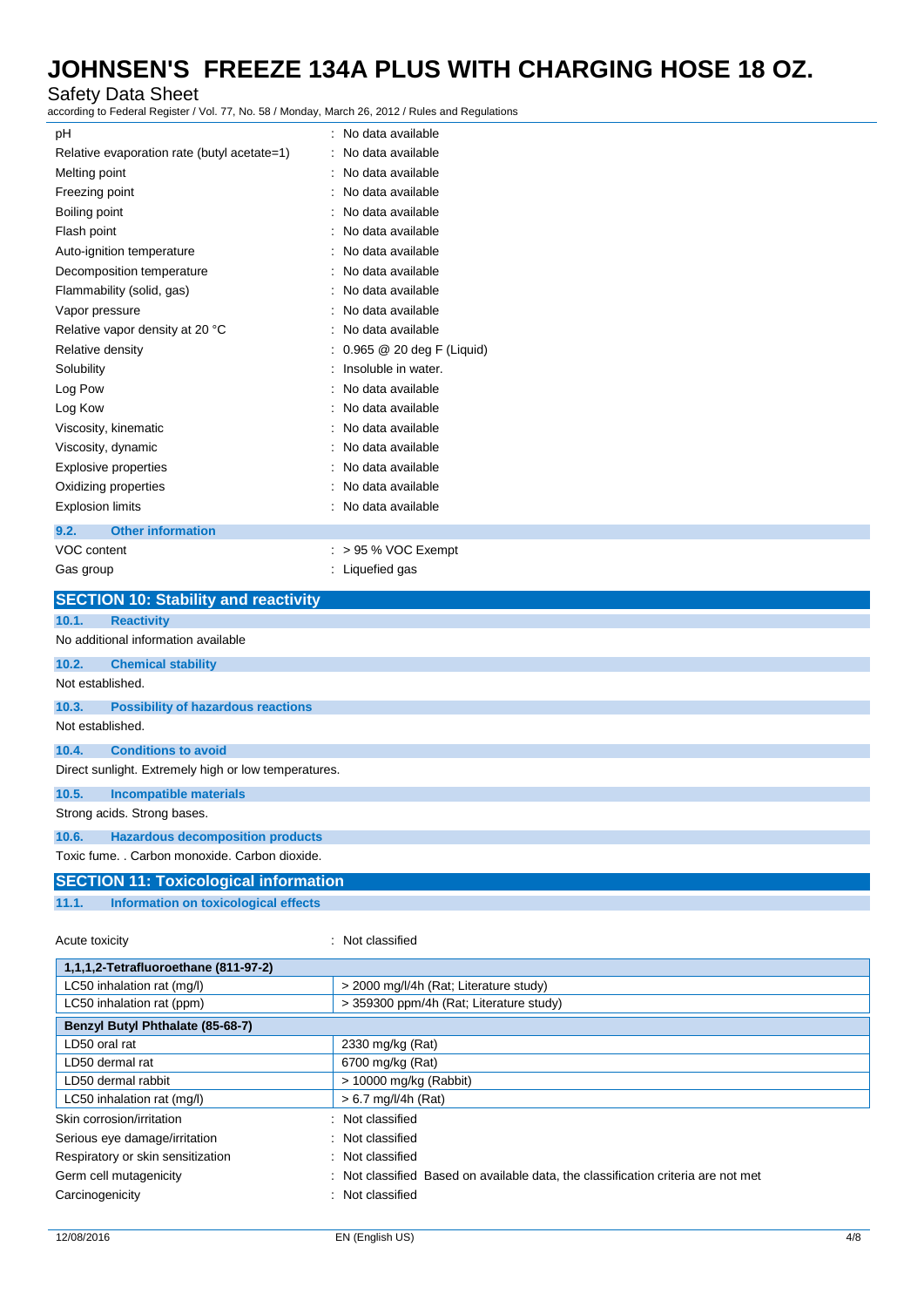### Safety Data Sheet

according to Federal Register / Vol. 77, No. 58 / Monday, March 26, 2012 / Rules and Regulations

| Benzyl Butyl Phthalate (85-68-7)                       |                                                                                                                                                                                                              |  |
|--------------------------------------------------------|--------------------------------------------------------------------------------------------------------------------------------------------------------------------------------------------------------------|--|
| IARC group                                             | 3                                                                                                                                                                                                            |  |
| Reproductive toxicity                                  | : May damage fertility or the unborn child.                                                                                                                                                                  |  |
| Specific target organ toxicity (single exposure)       | : Not classified                                                                                                                                                                                             |  |
| Specific target organ toxicity (repeated<br>exposure)  | : Not classified                                                                                                                                                                                             |  |
| Aspiration hazard                                      | : Not classified                                                                                                                                                                                             |  |
| Potential Adverse human health effects and<br>symptoms | : Based on available data, the classification criteria are not met.                                                                                                                                          |  |
| Symptoms/injuries after inhalation                     | : Coughing. Irritation of the respiratory tract. May cause an allergic skin reaction. May cause<br>allergy or asthma symptoms or breathing difficulties if inhaled. Rapid respiration. Slight<br>irritation. |  |
| Symptoms/injuries after skin contact                   | : Causes skin irritation. Blisters. May cause moderate irritation. Red skin.                                                                                                                                 |  |
| Symptoms/injuries after eye contact                    | Causes eye irritation. Irritation of the eye tissue. Inflammation/damage of the eye tissue.<br>Redness of the eye tissue.                                                                                    |  |

Symptoms/injuries after ingestion : May be harmful if swallowed and enters airways. May be fatal if swallowed and enters airways.

| <b>SECTION 12: Ecological information</b>            |                                                                                                                                    |
|------------------------------------------------------|------------------------------------------------------------------------------------------------------------------------------------|
| 12.1.<br><b>Toxicity</b>                             |                                                                                                                                    |
| 1,1,1,2-Tetrafluoroethane (811-97-2)                 |                                                                                                                                    |
| LC50 fish 1                                          | 450 mg/l (LC50; 96 h)                                                                                                              |
| EC50 Daphnia 1                                       | 980 mg/l (EC50; 48 h)                                                                                                              |
| Benzyl Butyl Phthalate (85-68-7)                     |                                                                                                                                    |
| LC50 fish 2                                          | 0.82 mg/l (LC50; 96 h)                                                                                                             |
| EC50 Daphnia 2                                       | 0.97 mg/l (EC50; 48 h)                                                                                                             |
| 12.2.<br><b>Persistence and degradability</b>        |                                                                                                                                    |
| JOHNSEN'S FREEZE 134A PLUS WITH CHARGING HOSE 18 OZ. |                                                                                                                                    |
| Persistence and degradability                        | Not established.                                                                                                                   |
| 1,1,1,2-Tetrafluoroethane (811-97-2)                 |                                                                                                                                    |
| Persistence and degradability                        | Not readily biodegradable in water.                                                                                                |
| <b>Polyol Ester (Proprietary)</b>                    |                                                                                                                                    |
| Persistence and degradability                        | Not established.                                                                                                                   |
| Ester (Proprietary)                                  |                                                                                                                                    |
| Persistence and degradability                        | Not established.                                                                                                                   |
| <b>Proprietary Inhibitor Package (Proprietary)</b>   |                                                                                                                                    |
| Persistence and degradability                        | Not established.                                                                                                                   |
| Benzyl Butyl Phthalate (85-68-7)                     |                                                                                                                                    |
| Persistence and degradability                        | Readily biodegradable in water. Forming sediments in water. Biodegradability in soil: no data<br>available. Adsorbs into the soil. |
| 12.3.<br><b>Bioaccumulative potential</b>            |                                                                                                                                    |
| JOHNSEN'S FREEZE 134A PLUS WITH CHARGING HOSE 18 OZ. |                                                                                                                                    |
| Bioaccumulative potential                            | Not established.                                                                                                                   |
| 1,1,1,2-Tetrafluoroethane (811-97-2)                 |                                                                                                                                    |
| BCF other aquatic organisms 1                        | $5 - 58$ (BCF)                                                                                                                     |
| Log Pow                                              | 1.06 (OECD 107: Partition Coefficient (n-octanol/water): Shake Flask Method)                                                       |
| Bioaccumulative potential                            | Low potential for bioaccumulation (BCF $<$ 500).                                                                                   |
| <b>Polyol Ester (Proprietary)</b>                    |                                                                                                                                    |
| Bioaccumulative potential                            | Not established.                                                                                                                   |
| Ester (Proprietary)                                  |                                                                                                                                    |
| Bioaccumulative potential                            | Not established.                                                                                                                   |
| <b>Proprietary Inhibitor Package (Proprietary)</b>   |                                                                                                                                    |
| Bioaccumulative potential                            | Not established.                                                                                                                   |
| Benzyl Butyl Phthalate (85-68-7)                     |                                                                                                                                    |
| BCF fish 1                                           | 188 (BCF; 408 h)                                                                                                                   |
| BCF fish 2                                           | 663 (BCF; 504 h)                                                                                                                   |
| BCF other aquatic organisms 1                        | 26 - 270 (BCF)                                                                                                                     |

Log Pow 3.57 - 5.8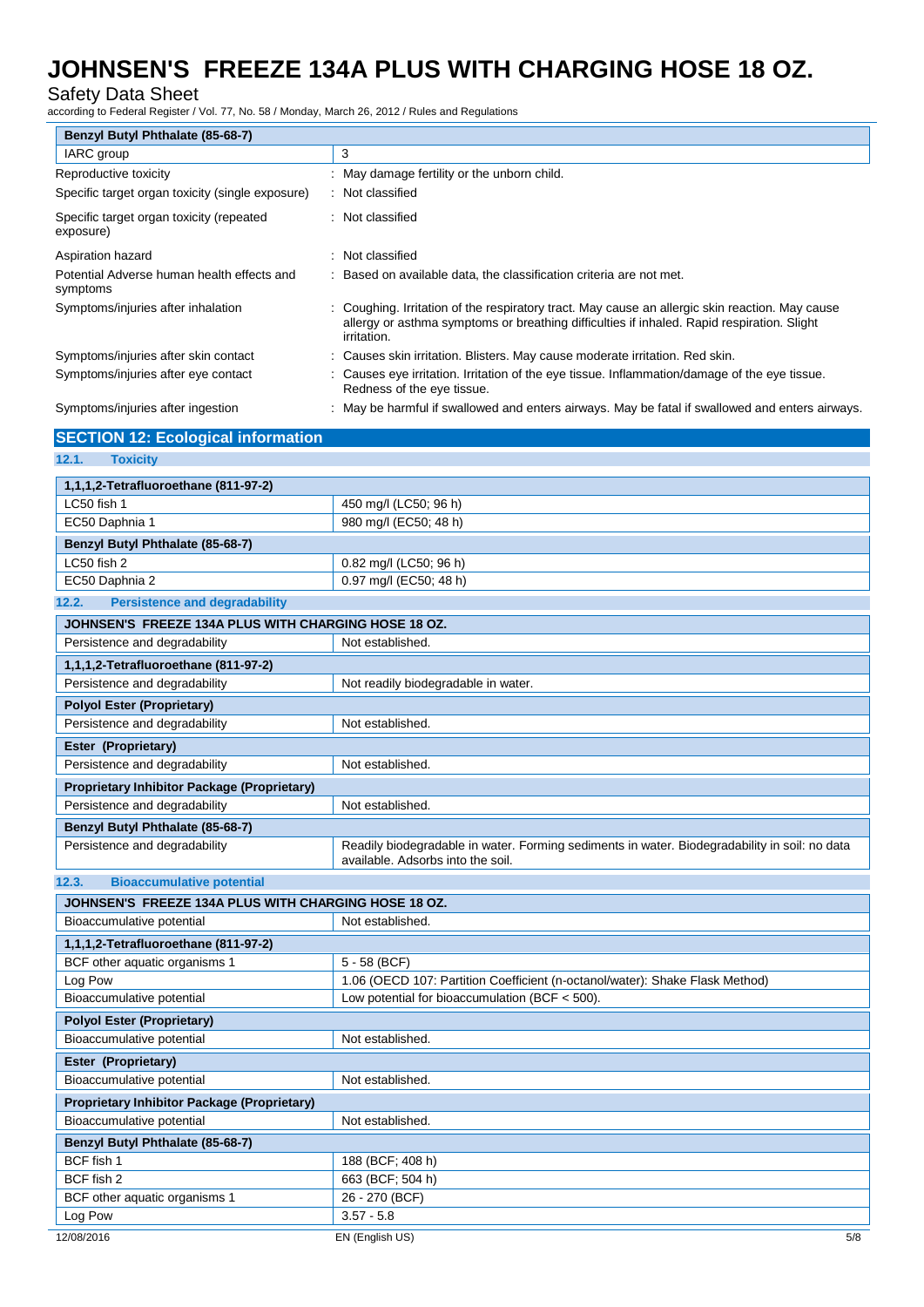Safety Data Sheet

according to Federal Register / Vol. 77, No. 58 / Monday, March 26, 2012 / Rules and Regulations

| Benzyl Butyl Phthalate (85-68-7)                                            |                                                      |                                                                                                                                                                                                                                                                 |  |
|-----------------------------------------------------------------------------|------------------------------------------------------|-----------------------------------------------------------------------------------------------------------------------------------------------------------------------------------------------------------------------------------------------------------------|--|
| Bioaccumulative potential                                                   |                                                      | Not established.                                                                                                                                                                                                                                                |  |
| 12.4.<br><b>Mobility in soil</b>                                            |                                                      |                                                                                                                                                                                                                                                                 |  |
| No additional information available                                         |                                                      |                                                                                                                                                                                                                                                                 |  |
| 12.5.<br><b>Other adverse effects</b>                                       |                                                      |                                                                                                                                                                                                                                                                 |  |
| Other information                                                           |                                                      | : Avoid release to the environment.                                                                                                                                                                                                                             |  |
|                                                                             | <b>SECTION 13: Disposal considerations</b>           |                                                                                                                                                                                                                                                                 |  |
| 13.1.<br><b>Waste treatment methods</b>                                     |                                                      |                                                                                                                                                                                                                                                                 |  |
| Waste disposal recommendations                                              |                                                      | Dispose in a safe manner in accordance with local/national regulations. Dispose of<br>contents/container to appropriate waste disposal facility, in accordance with local, regional,<br>national, international regulations.                                    |  |
| Ecology - waste materials                                                   |                                                      | Avoid release to the environment.                                                                                                                                                                                                                               |  |
| <b>SECTION 14: Transport information</b>                                    | In accordance with ADR / RID / IMDG / IATA / ADN     |                                                                                                                                                                                                                                                                 |  |
| US DOT (ground):                                                            |                                                      | UN1078, Refrigerant gases, n.o.s., 2.2, Limited Quantity                                                                                                                                                                                                        |  |
| ICAO/IATA (air):                                                            |                                                      | UN1078, Refrigerant gases, n.o.s., 2.2, Limited Quantity                                                                                                                                                                                                        |  |
| IMO/IMDG (water):                                                           |                                                      | UN1078, Refrigerant gases, n.o.s. (1,1,1,2-Tetrafluoroethane), 2.2                                                                                                                                                                                              |  |
| <b>Special Provisions:</b>                                                  |                                                      |                                                                                                                                                                                                                                                                 |  |
|                                                                             | this subchapter                                      | T50 - When portable tank instruction T50 is referenced in Column (7) of the 172.101 Table, the applicable liquefied<br>compressed gases are authorized to be transported in portable tanks in accordance with the requirements of 173.313 of                    |  |
| 14.2.<br><b>UN proper shipping name</b>                                     |                                                      |                                                                                                                                                                                                                                                                 |  |
| Proper Shipping Name (DOT)                                                  |                                                      | : Refrigerant gases, n.o.s.                                                                                                                                                                                                                                     |  |
| Class (DOT)                                                                 |                                                      | : 2.2 - Class 2.2 - Non-flammable compressed gas 49 CFR 173.115                                                                                                                                                                                                 |  |
| Hazard labels (DOT)                                                         |                                                      | : 2.2 - Non-flammable gas                                                                                                                                                                                                                                       |  |
|                                                                             |                                                      |                                                                                                                                                                                                                                                                 |  |
| DOT Symbols                                                                 |                                                      | : G - Identifies PSN requiring a technical name                                                                                                                                                                                                                 |  |
| DOT Special Provisions (49 CFR 172.102)                                     |                                                      | T50 - When portable tank instruction T50 is referenced in Column (7) of the 172.101 Table, the<br>applicable liquefied compressed gases are authorized to be transported in portable tanks in<br>accordance with the requirements of 173.313 of this subchapter |  |
| DOT Packaging Exceptions (49 CFR 173.xxx)                                   |                                                      | : 306                                                                                                                                                                                                                                                           |  |
| DOT Packaging Non Bulk (49 CFR 173.xxx)                                     |                                                      | 304                                                                                                                                                                                                                                                             |  |
| DOT Packaging Bulk (49 CFR 173.xxx)                                         |                                                      | : 314;315                                                                                                                                                                                                                                                       |  |
| 14.3. Additional information                                                |                                                      |                                                                                                                                                                                                                                                                 |  |
| Other information                                                           |                                                      | : No supplementary information available.                                                                                                                                                                                                                       |  |
| <b>Overland transport</b><br>No additional information available            |                                                      |                                                                                                                                                                                                                                                                 |  |
| <b>Transport by sea</b>                                                     |                                                      |                                                                                                                                                                                                                                                                 |  |
|                                                                             |                                                      | : A - The material may be stowed "on deck" or "under deck" on a cargo vessel and on a                                                                                                                                                                           |  |
| DOT Vessel Stowage Location                                                 |                                                      | passenger vessel                                                                                                                                                                                                                                                |  |
| Air transport                                                               |                                                      |                                                                                                                                                                                                                                                                 |  |
| DOT Quantity Limitations Passenger aircraft/rail : 75 kg<br>(49 CFR 173.27) |                                                      |                                                                                                                                                                                                                                                                 |  |
| DOT Quantity Limitations Cargo aircraft only (49 : 150 kg<br>CFR 175.75)    |                                                      |                                                                                                                                                                                                                                                                 |  |
| <b>SECTION 15: Regulatory information</b>                                   |                                                      |                                                                                                                                                                                                                                                                 |  |
| 15.1. US Federal regulations                                                |                                                      |                                                                                                                                                                                                                                                                 |  |
|                                                                             | JOHNSEN'S FREEZE 134A PLUS WITH CHARGING HOSE 18 OZ. |                                                                                                                                                                                                                                                                 |  |
| SARA Section 311/312 Hazard Classes                                         |                                                      | Immediate (acute) health hazard                                                                                                                                                                                                                                 |  |
|                                                                             |                                                      | Delayed (chronic) health hazard<br>Sudden release of pressure hazard                                                                                                                                                                                            |  |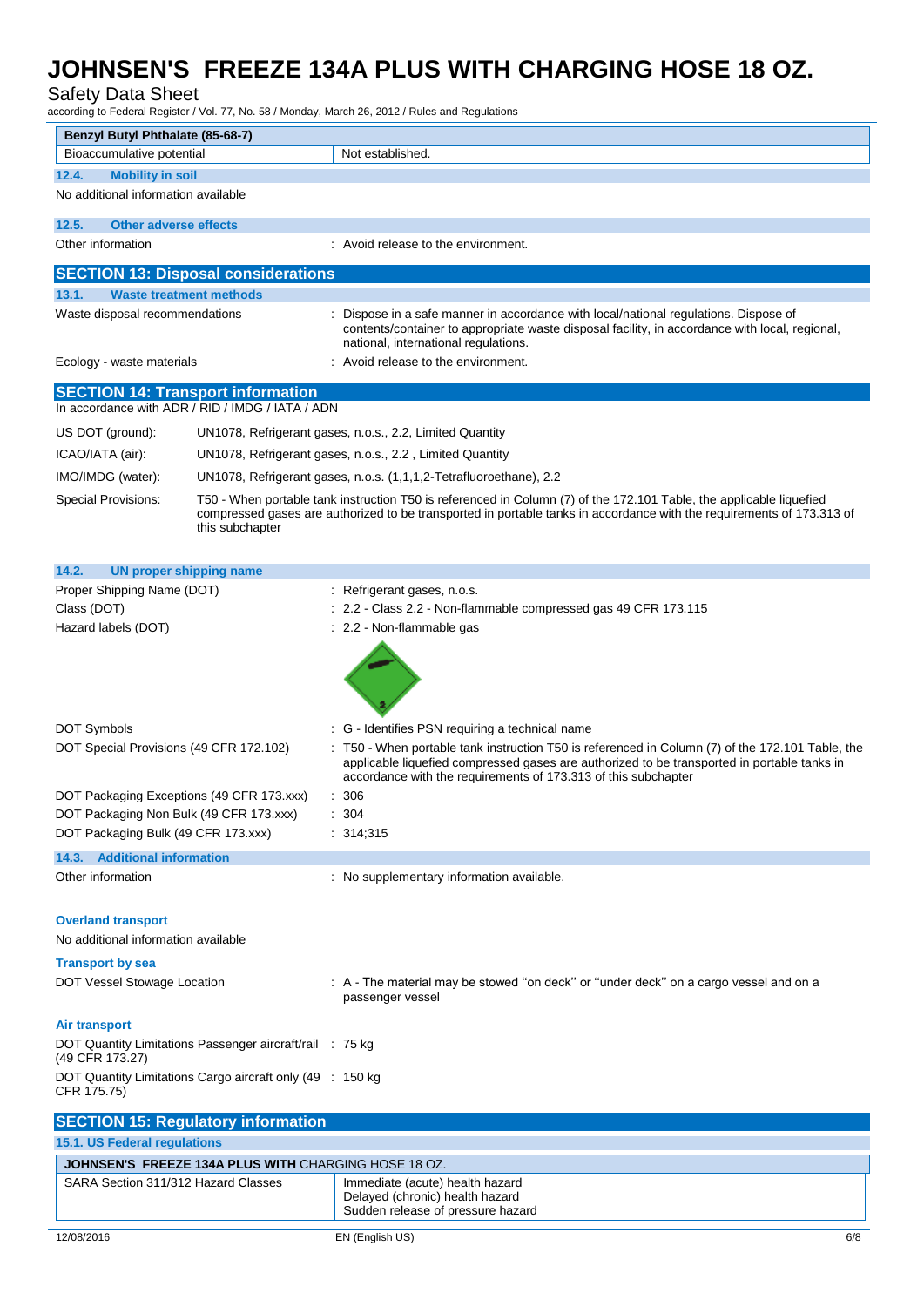### Safety Data Sheet

according to Federal Register / Vol. 77, No. 58 / Monday, March 26, 2012 / Rules and Regulations

| 1,1,1,2-Tetrafluoroethane (811-97-2)                                      |                                                                      |  |  |  |
|---------------------------------------------------------------------------|----------------------------------------------------------------------|--|--|--|
| Listed on the United States TSCA (Toxic Substances Control Act) inventory |                                                                      |  |  |  |
| SARA Section 311/312 Hazard Classes                                       | Sudden release of pressure hazard<br>Immediate (acute) health hazard |  |  |  |
| <b>Polyol Ester (Proprietary)</b>                                         |                                                                      |  |  |  |
| Listed on the United States TSCA (Toxic Substances Control Act) inventory |                                                                      |  |  |  |

#### **15.2. International regulations**

#### **CANADA**

| JOHNSEN'S FREEZE 134A PLUS WITH CHARGING HOSE 18 OZ. |                                                                 |  |  |  |
|------------------------------------------------------|-----------------------------------------------------------------|--|--|--|
| <b>WHMIS Classification</b>                          | Class A - Compressed Gas                                        |  |  |  |
| 1,1,1,2-Tetrafluoroethane (811-97-2)                 |                                                                 |  |  |  |
| <b>WHMIS Classification</b>                          | Class A - Compressed Gas                                        |  |  |  |
| <b>Polyol Ester (Proprietary)</b>                    |                                                                 |  |  |  |
| <b>WHMIS Classification</b>                          | Uncontrolled product according to WHMIS classification criteria |  |  |  |

### **EU-Regulations**

**Polyol Ester (Proprietary)**

**Classification according to Regulation (EC) No. 1272/2008 [CLP]**

### **Classification according to Directive 67/548/EEC [DSD] or 1999/45/EC [DPD]**

#### Not classified

#### **15.2.2. National regulations**

### **Polyol Ester (Proprietary)**

Listed on IECSC (Inventory of Existing Chemical Substances Produced or Imported in China) Listed on the Japanese ENCS (Existing & New Chemical Substances) inventory

#### **15.3. US State regulations**

| JOHNSEN'S FREEZE 134A PLUS WITH CHARGING HOSE 18 OZ.                   |                                                                          |                                                                              |                                                                            |                                      |  |  |
|------------------------------------------------------------------------|--------------------------------------------------------------------------|------------------------------------------------------------------------------|----------------------------------------------------------------------------|--------------------------------------|--|--|
| U.S. - California - Proposition 65 - Carcinogens List                  |                                                                          | <b>No</b>                                                                    |                                                                            |                                      |  |  |
| U.S. - California - Proposition 65 - Developmental<br>Toxicity         |                                                                          | <b>No</b>                                                                    |                                                                            |                                      |  |  |
| U.S. - California - Proposition 65 - Reproductive<br>Toxicity - Female |                                                                          | <b>No</b>                                                                    |                                                                            |                                      |  |  |
| U.S. - California - Proposition 65 - Reproductive<br>Toxicity - Male   |                                                                          | <b>No</b>                                                                    |                                                                            |                                      |  |  |
| State or local regulations                                             |                                                                          | U.S. - California - Proposition 65 - Maximum Allowable Dose Levels (MADL)    |                                                                            |                                      |  |  |
| 1,1,1,2-Tetrafluoroethane (811-97-2)                                   |                                                                          |                                                                              |                                                                            |                                      |  |  |
| U.S. - California -<br>Proposition 65 -<br>Carcinogens List            | U.S. - California -<br>Proposition 65 -<br><b>Developmental Toxicity</b> | U.S. - California -<br>Proposition 65 -<br>Reproductive Toxicity -<br>Female | U.S. - California -<br>Proposition 65 -<br>Reproductive Toxicity -<br>Male | Non-significant risk level<br>(NSRL) |  |  |
| <b>No</b>                                                              | <b>No</b>                                                                | <b>No</b>                                                                    | <b>No</b>                                                                  |                                      |  |  |
| <b>Polyol Ester (Proprietary)</b>                                      |                                                                          |                                                                              |                                                                            |                                      |  |  |
| U.S. California -<br>Proposition 65 -<br>Carcinogens List              | U.S. - California -<br>Proposition 65 -<br><b>Developmental Toxicity</b> | U.S. - California -<br>Proposition 65 -<br>Reproductive Toxicity -<br>Female | U.S. - California -<br>Proposition 65 -<br>Reproductive Toxicity -<br>Male | Non-significant risk level<br>(NSRL) |  |  |
| <b>No</b>                                                              | <b>No</b>                                                                | <b>No</b>                                                                    | <b>No</b>                                                                  |                                      |  |  |
| <b>Ester (Proprietary)</b>                                             |                                                                          |                                                                              |                                                                            |                                      |  |  |
| U.S. - California -<br>Proposition 65 -<br>Carcinogens List            | U.S. - California -<br>Proposition 65 -<br><b>Developmental Toxicity</b> | U.S. - California -<br>Proposition 65 -<br>Reproductive Toxicity -<br>Female | U.S. - California -<br>Proposition 65 -<br>Reproductive Toxicity -<br>Male | Non-significant risk level<br>(NSRL) |  |  |
| <b>No</b>                                                              | <b>No</b>                                                                | <b>No</b>                                                                    | <b>No</b>                                                                  |                                      |  |  |
| <b>Proprietary Inhibitor Package (Proprietary)</b>                     |                                                                          |                                                                              |                                                                            |                                      |  |  |
| U.S. California -<br>Proposition 65 -<br>Carcinogens List              | U.S. - California -<br>Proposition 65 -<br><b>Developmental Toxicity</b> | U.S. - California -<br>Proposition 65 -<br>Reproductive Toxicity -           | U.S. - California -<br>Proposition 65 -<br>Reproductive Toxicity -         | Non-significant risk level<br>(NSRL) |  |  |
| 12/08/2016                                                             |                                                                          | EN (English US)                                                              |                                                                            | 7/8                                  |  |  |